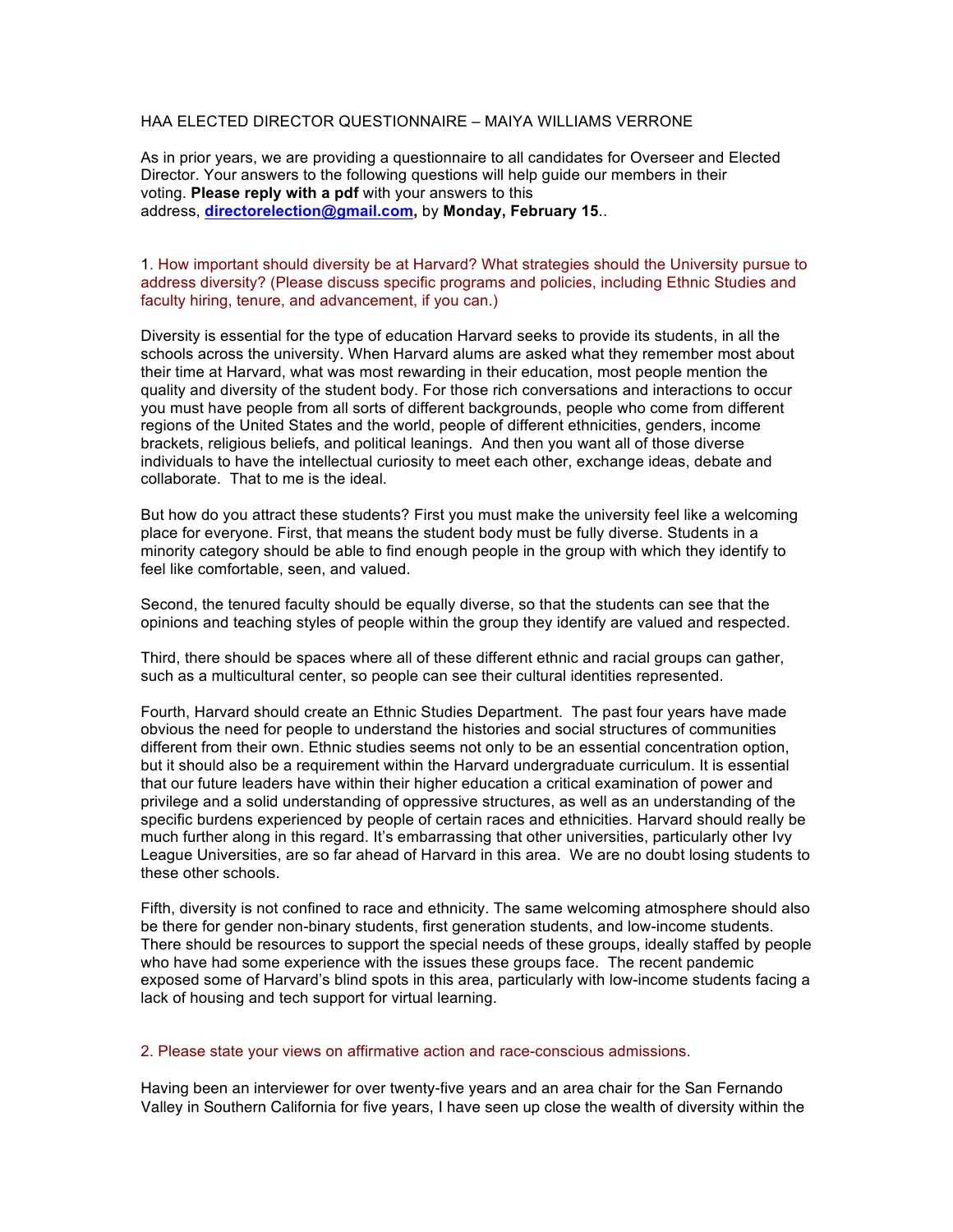Harvard applicant pool. I believe that this is an area where Harvard actually does a very good job, seeking out students beyond the "feeder" schools, looking beyond test scores to evaluate students on what they have done with what they have been given. As I mentioned above, I believe diversity is the key to providing a rich collegiate experience, and race is certainly one of many elements that go into building that diverse student body.

That said, it would be a gross mischaracterization to label admissions practices as "affirmative action." This term suggests there is a "favoritism for groups which have historically been discriminated against," but that is not the reasoning behind Harvard's admissions decisions. I would, however, like to point out that race and ethnicity are not the only non-academic elements that Harvard considers when building a class; there are applicants who are favored for their athletic ability, their artistic ability, being a Harvard legacy, or being from a family that is deemed likely to make a large donation to the University. One can debate the fairness of all of these examples of "favoritism," but it is unfair to target race as the only non-academic element that goes into the admissions decisions.

Personally I think having such an amazing array of students, young people who are excellent in so many fields, who have demonstrated leadership, intellectual curiosity, perseverance and grit under extraordinary circumstances... these are the people with whom you want to have conversations late into the evening, not students who are only excellent in test taking and grade grubbing.

3. What do you think Harvard's role should be in creating a more equitable, inclusive, and just society? For example, please share any thoughts on divestment from fossil fuels and the prison industry and on the role of the Harvard University Police Department, issues of concern to current students.

Training students to create a more equitable, inclusive and just society should be one of Harvard's primary goals. To that end Harvard should be modeling what that means and divest from industries that destroy the planet, such as the fossil fuel industry, and instead invest in clean energy, an industry that will no doubt replace fossil fuels as the primary source of energy as we take on climate change. They should not be supporting any industry that supports systemic racism, such as the prison-industrial complex.

The Harvard University Police Department should be defunded, and then abolished. The presence of armed police on campus creates an unwelcoming space for students who may have experienced trauma with police in the past, particularly students of color. As a private police force The HUPD is also unregulated, and thus unaccountable to the public. That non-transparency is concerning, particularly in light of the HUPD's history of discriminatory practices.

Harvard is the ideal place to develop and institute the kinds of novel alternatives to policing that can be held up as an example for other institutions and communities to follow. Investment in mental health care, housing for the unhoused, substance abuse counseling, crisis response teams, and other non-violent solutions focused on healing and uplifting the community would be a better use of their money.

## 4. What steps have you taken to bring diversity and inclusion to Harvard, to your workplace, and/or to an organization that you have been involved with?

As a director on the board of the Harvard Club of Southern California (HCSC) I have been instrumental in creating the Anti-Racism Committee (ARC), providing our alumni with webinar events about systemic and structural racism. We began with a very popular informational event defining anti-racism, then followed that with affinity groups conversations. People were split into groups by race and in that "safe space" were encouraged, with the help of a facilitator, to ask